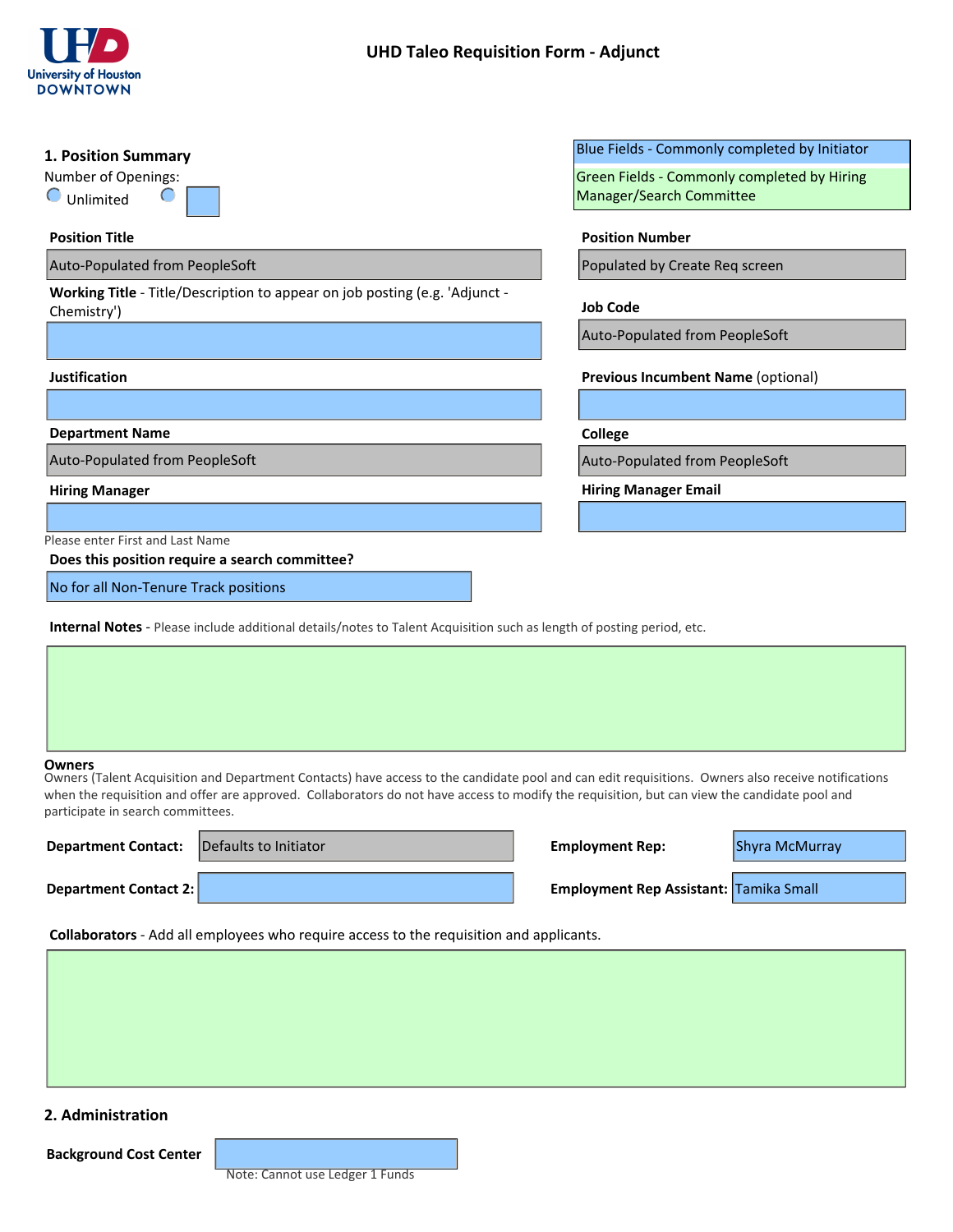

**Notes to Applicant** - Additional information not part of the job description or qualifications visible to applicants.

## **3. Position Description/Qualifications**

#### **Description**

Non-editable default PeopleSoft description. This is not used by UHD and is not visible to applicants.

#### **Qualifications**

Non-editable default PeopleSoft qualifications. This is not used by UHD and is not visible to applicants.

### **Job Description**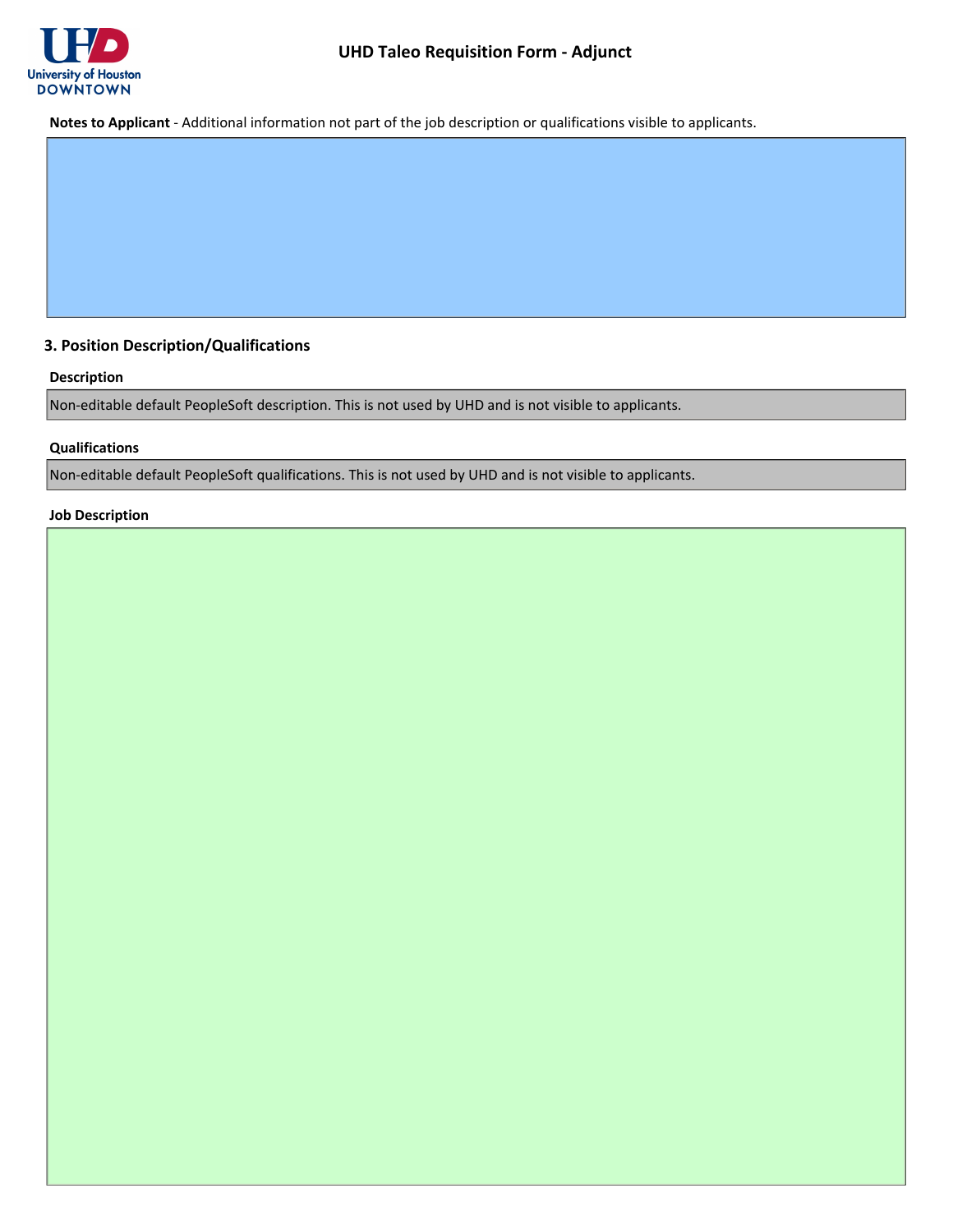

**Qualifications (**Must provide job-related preferred qualifications in addition to required qualifications.)

**Required Attachments by Candidate** (select all that apply)

- Resume
- **Curriculum Vitae**
- Cover Letter/Letter of Application
- Letters of Recommendation
- **Unofficial Transcripts**
- $\Box$  DD 214

#### **4. Job Information**

#### **Profile**

**Temporary Part-time** 

**Tenure Classification**

Non-Tenure Track

- **Writing Samples**
- Teaching Philosophy or Statement
- Research Statement
- **Publications**
- Evidence of Effective Teaching
- **Portfolio**

#### **Employee Status Employee Status Schedule** (Full/Part Time)